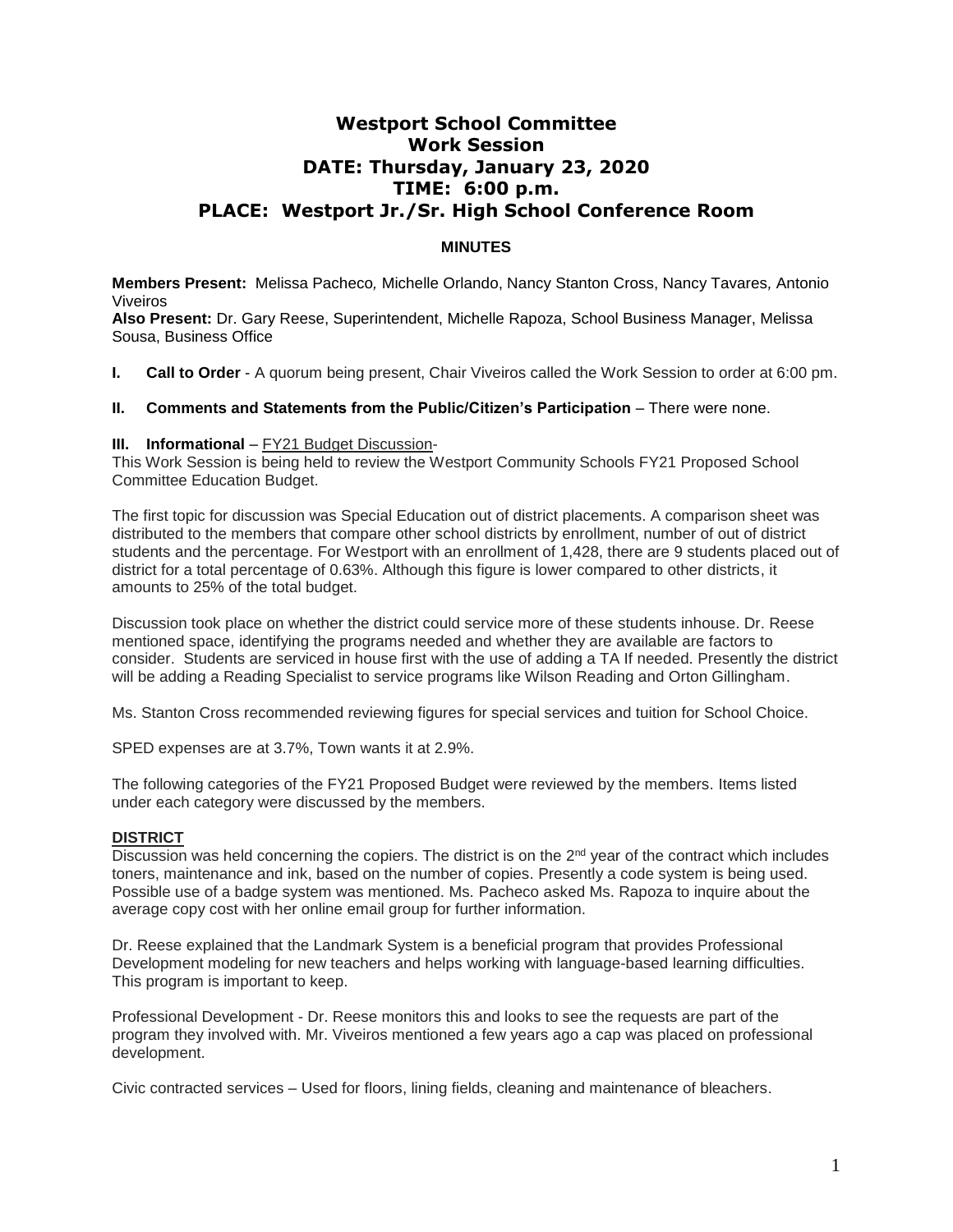Utilities - Big jumps were noted / possibly shift funds of \$49,000.

Rental/ lease buildings – It will cost \$325,000 to purchase the modulars and almost the same cost to have them removed.

**SC/ SUPER/BUSINESS OFFICE** – There were questions on funding the Recording Secretary for the School Building Committee.

Business Service Assistants are for payroll

Contracted services are for MASC policies

Remove \$4,000 from website development and \$1,350 from MASBO and move to the legal line.

**MAC** – No questions.

**WES** – Use of a long-term substitute is not budgeted. There is no way to know when these substitutes would be needed. This may cause a problem with the budget.

Salary differences for Executive Secretaries

Lunch monitors – Discussion took place about removing this from the budget with the possibly of having teachers do the lunch duty. Amount is \$5,500 and \$7,000 = \$12,500 total. Campus Supervisor is also a lunch monitor.

**WJR.SR.HS** – Added 15 minutes before and after school for TAs to do traffic monitoring

Guidance has 4.5 people

Athletic Coaches' salaries should be raised

Campus Supervisor job description needs to be reviewed

Home tutoring

Athletic supplies, instructional supplies

**CUSTODIAL** – Overtime/Substitutes

**MAINTENANCE** – No questions.

**HEALTH** – No questions.

**TECHNOLOGY** – It was noted there have been many changes.

**CURRICULUM/ELL** – Discussion was held on curriculum development and the need to have an articulated curriculum. This work has a time frame for completion.

**TRANSPORTATION** – Ms. Rapoza mentioned in the next contract they are asking for a 1 year with 2 year-old buses. This was done to keep the price stable; the transportation line did not increase. Ms. Rapoza mentioned there is a risk associated that may increase this item. When the new school opens transportation costs will increase.

**SPED** – Question on the number of TAs, Dr. Reese said they are all are being used and he has looked at IEPs, SPED tuition.